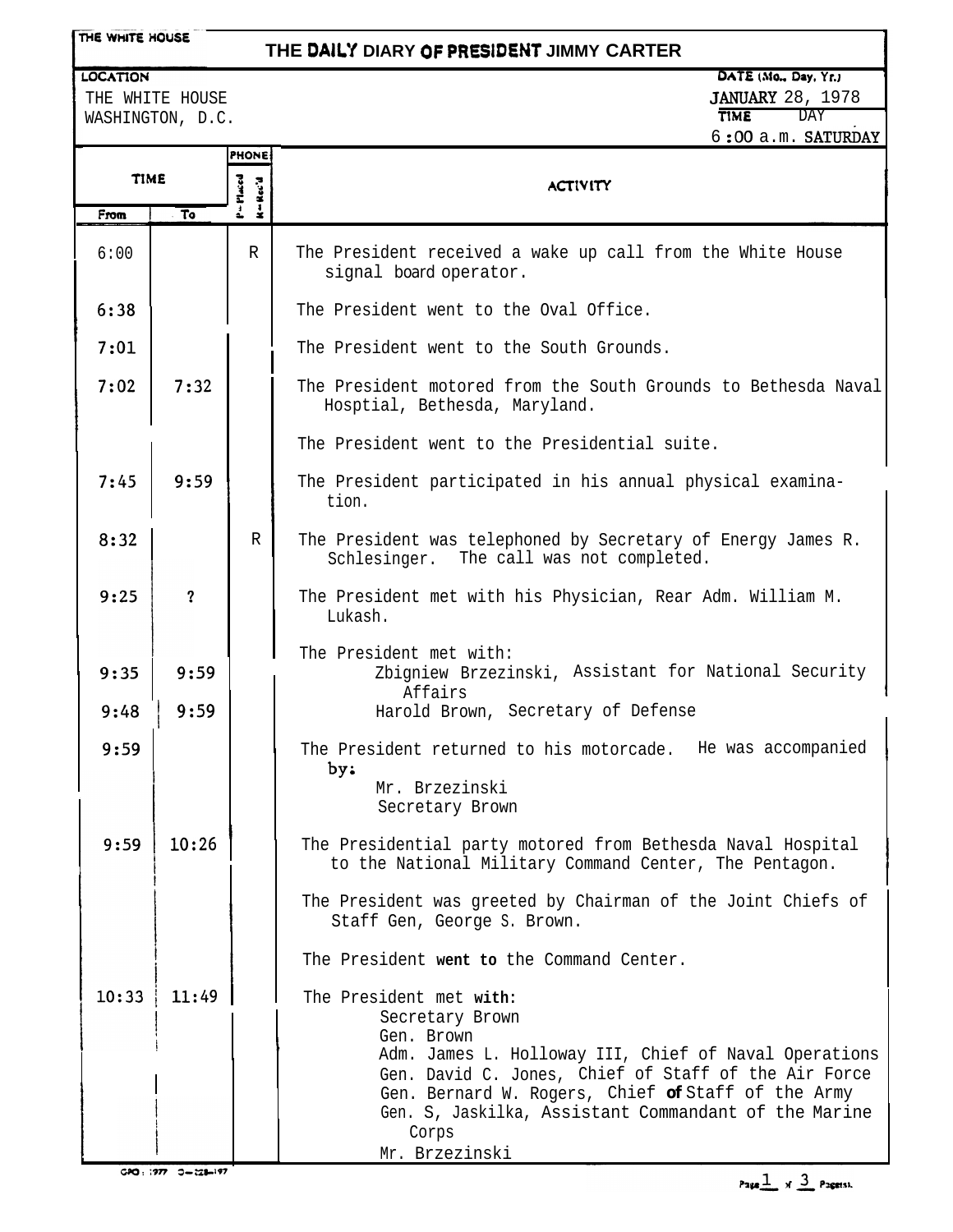#### THE WHITE HOUSE

## **THE DAILY DIARY OF PREstDENT JMMY CARTER**

---- - - --~

## LOCATION

WASHINGTON, D.C.

# DATE (Mo., my, Yr.) THE WHITE HOUSE THE WHITE HOUSE AND THE WHITE HOUSE AND THE SALE OF TIME TIME THE SALE OF TIME THE SALE OF TIME ll:53 a.m. SATURDA

| <b>TIME</b> |           | <b>PHONE</b>                                                                        |                                                                                                                                                                                          |  |  |
|-------------|-----------|-------------------------------------------------------------------------------------|------------------------------------------------------------------------------------------------------------------------------------------------------------------------------------------|--|--|
|             |           | $P = P$ inced<br>$\mathbf{R} = \mathbf{R}\, \mathbf{c}\, \mathbf{c}' \, \mathbf{d}$ | <b>ACTIVITY</b>                                                                                                                                                                          |  |  |
| From        | <b>TO</b> |                                                                                     |                                                                                                                                                                                          |  |  |
| 11:53       |           |                                                                                     | The President returned to his motorcade.                                                                                                                                                 |  |  |
| 11:53       | 12:00     |                                                                                     | The President motored from the Pentagon to the South Grounds<br>of the White House.                                                                                                      |  |  |
| 12:01       |           |                                                                                     | The President returned to the second floor Residence.                                                                                                                                    |  |  |
| 12:45       |           |                                                                                     | The President had lunch with:<br>The First Lady<br>Amy Carter<br>Mrs. Allie Smith, the First Lady's mother<br>Elizabeth Moore, friend of Amy Carter                                      |  |  |
| 2:06        |           | $\mathbb R$                                                                         | The President was telephoned by Gerald M. Rafshoon, President<br>of Raf shoon Communications, Washington, D.C. Special<br>Assistant for Appointments, Timothy E. Kraft took the<br>call. |  |  |
| ?           | 2:13      | R                                                                                   | The President talked with Mr. Rafshoon.                                                                                                                                                  |  |  |
| 2:30        |           |                                                                                     | The President went to the White House library.                                                                                                                                           |  |  |
| 2:48        |           |                                                                                     | The President and Mr. Rafshoon went to the bowling alley.                                                                                                                                |  |  |
| 2:57        |           |                                                                                     | The President and Mr. Rafshoon were joined by the First<br>Lady.                                                                                                                         |  |  |
| 3:56        |           |                                                                                     | The President and the First Lady returned to the second floor<br>Residence.                                                                                                              |  |  |
| 6:55        |           |                                                                                     | The President had dinner with:<br>The First Lady<br>Mrs. Allie Smith<br>Mr. Rafshoon<br>Edna Donahue, friend of Mr. Rafshoon                                                             |  |  |
| 7:40        |           |                                                                                     | The Presidential party went to the theatre.                                                                                                                                              |  |  |
|             |           |                                                                                     | The Presidential party watched the movie "Semi-Tough"                                                                                                                                    |  |  |
| 9:50        |           |                                                                                     | The Presidential party returned to the second floor<br>Residence.                                                                                                                        |  |  |
| 10:18       |           |                                                                                     | The President, Mr. Rafshoon and Ms. Donahue went to the<br>Diplomatic Reception Room.                                                                                                    |  |  |